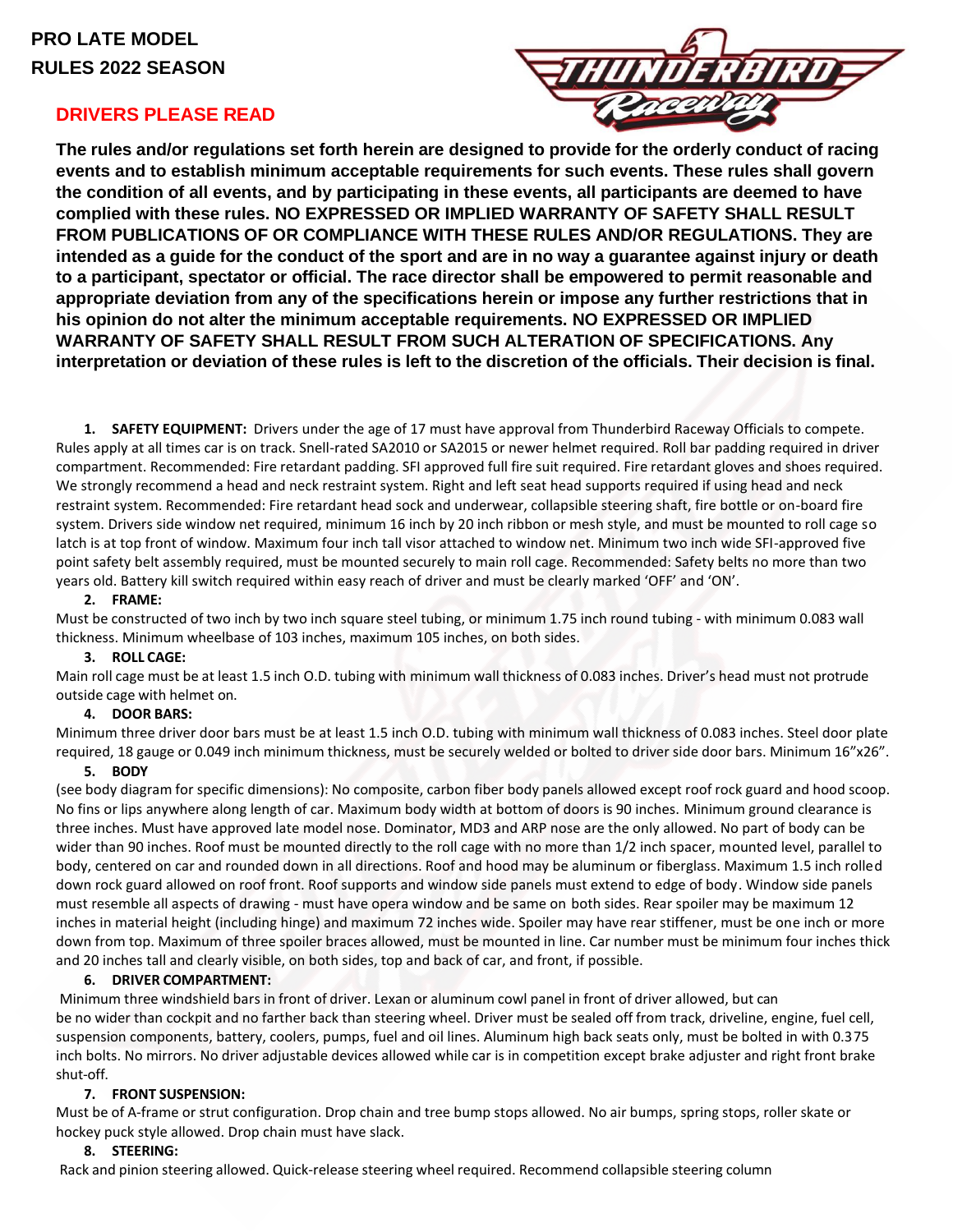# **9. SHOCKS:**

Conventional closed end non-adjustable shock absorbers only. \$200 claim per shock. Must be constructed of aluminum or steel. Coil over covers allowed, must be easily removed for inspection. Remote-reservoir shocks, air shocks, air dumps, inverter, crossover, cross connected, electronic, thru-shaft or externally adjustable shocks are not allowed. One shock per wheel, plus may have one traction shock on left rear and one shock on lift bar.

# **10. SPRINGS:**

One steel coil spring per wheel only. Exceptions are: left front

"take up" spring allowed. All coil springs must be maximum 16 inch (or less) free height with 0.5 inch tolerance. Progressive springs are not allowed. No torsion bars, air bags, air springs or inner liners. Spring rubbers allowed. No stack springs or preloaded spring cage combos allowed.

# **11. REAR SUSPENSION:**

No independent rear suspension. Only one mechanical traction device is permitted, pull bar or lift arm. One bird cage attached with two solid radius rods to chassis per side. Birdcage brackets and attachments must be welded or bolted solid to birdcage except pivoting shock bolt. Chassis mounts must be solidly welded or bolted to frame. Only single puck style open chain limiter allowed on left rear.

## **12. REAR END:**

Quick changes allowed. Standard weight aluminum or steel axle tubes only. No heavy weight axle tubes or inner liners. No weight can be mounted to axle tube. No open tube or cambered rear ends. Must have aluminum spool only, no differentials of any kind allowed.

## **13. BUMPERS:**

Must be either capped, or bent forward at ends, no sharp edges. All cars must be equipped with tow hook or similar device front and rear.

# **14. TIRES/WHEELS:**

Hoosier LM40 tire only. No softening, or conditioning of any kind. Maximum 14 inch wide, aluminum or steel wheels and lug nuts only. Bead locks allowed on all four corners. External bead lock only, cannot make wheel any wider than 14.75 inches. Foam type or securely bolted plastic or aluminum mud plugs allowed on any wheel.

# **15. BRAKES:**

Must be operative and lock up all four wheels during any inspection. Steel brake rotors only. Brake shut-off allowed on right front only (electric or mechanical).

## **16. EXHAUST:**

Round tube headers only. All primary header tubes must

enter directly into one collector, at same point, at end of header. No try-y headers, No merge collectors. Must have mufflers.

## **17. FUEL SYSTEM:**

## Maximum 750 Holley type four barrel carburetor only with

Holley type OEM or OEM replacement booster, float bowls and main body with a maximum of 1- 11/16" base plate on 602/604 engines. Spec engines will run Holley gauge legal 4412 2bbl and must have choke horn. No ICT type or aerosol type boosters allowed. No air dams or devices allowed to increase air flow to carburetor outside of air cleaner. Maximum two inch tall spacer between carburetor and air cleaner base. No cold air boxes, air cleaner duct work, or fuel cooling devices. No electric fuel pumps. Racing fuel cell required, maximum 32 gallon capacity, must be in minimum 20 gauge steel container. Must mount with minimum one inch square tubing or two solid steel straps around entire cell, two inches wide and 0.125 inch thick. Cell must be mounted between frame rails, behind rear end, bottom of cell can be no lower than center section. Fuel cell vents, including cap vent, must have check valves, and bladders are highly recommended. If fuel cell does not have aircraft style positive seal filler neck/cap system a flapper, spring or ball type filler rollover valve is required. Fuel cell guard must come to bottom of fuel cell and be minimum 1.5 inch O.D. tubing. Fuel shut-off or Oberg style valve mandatory.

## **18. FUEL:**

Racing fuel allowed. No alcohol allowed. No performance

enhancing additives, no oxygenated fuel or pressurized fuel systems. Fuel must pass both dielectric meter and chemical tests for additives. Fuel sample may be taken from any car at any time. Spec engines - Gasoline only, no E85 allowed. Crate engines – Gasoline only, no E85 allowed.

## **19. WEIGHT:**

All 602 crate cars must weigh minimum 2,300 lbs. after race with driver. All 604 crate cars must weigh minimum 2,400 lbs. after race with driver. All spec engine cars must weigh minimum 2400 lbs. after race with driver. The officials can at any time adjust these weights. Ballast must be painted white with car number on them. Must be securely fastened to frame or roll cage with minimum two 0.5 inch steel bolts, inside body panels, not on rear bumper. No ballast and/or loose objects in driver's compartment. Only carbon fiber components allowed are rock guard and hood scoop.

## **20. BATTERY/STARTER:**

12volt battery only, no lite weight lithium batteries. Battery must be securely mounted to chassis, protected by tubing, and positive terminal must be covered. Starter must be in working order. Car must start under its own power. Car must leave initial staging area on demand, unaided, or go to rear of that race.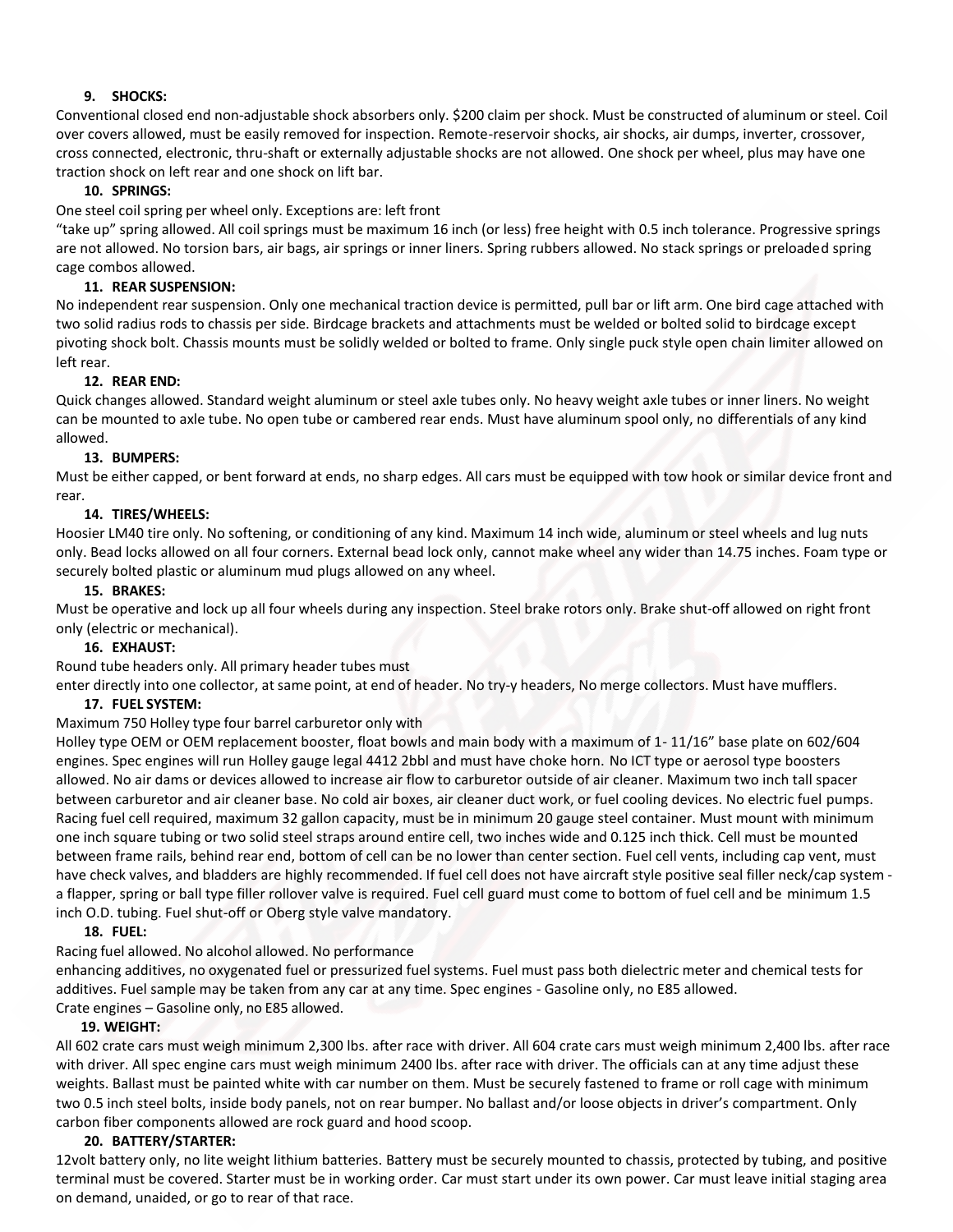# **21. GAUGES/ELECTRONICS:**

No cell phones, unapproved cameras, transmitting or listening devices (exception is one-way Race Receiver radio by officials), timing retard controls, or digital gauges (Exception is digital tach). No electronic monitoring computer devices capable of storing or transmitting information except memory recall tach. All spec engines MUST use maximum 7,800 rpm rev limit. All crate engines MUST use maximum 6,600 rpm rev limit. The MSD 6427 ignition box is the only box allowed in this class. Track officials reserve the right to exchange or impound the ignition box at any time. No additional ignition accessories allowed. All components must be out of reach of driver, but accessible for inspection with rev limiter facing upward. No crank triggers. No electronic traction control devices.

# **22. TRANSMISSION/DRIVESHAFT:**

Must have at least two gears forward and one gear reverse, plus a neutral position. Brinn, Falcon and Bert type transmissions allowed. Must be able to put in and out of gear with car sitting still and engine running. No overdrive transmissions. All transmissions must bolt directly to back of bellhousing that bolts directly to engine block. Must use steel or aluminum driveshaft (NO carbon fiber driveshaft) 2" min in diameter and be painted white. 360-degree drive shaft loop required, minimum 0.25 inch by two inch steel strap, or one inch tubing, mounted six inches back from front U-joint.

# **23. ENGINE LOCATION:**

Measured from centerline of upper ball joints to center of number one spark plug hole. Maximum setback is eight inches.

## **24. (A) SPEC ENGINE:**

Any American make engine allowed. Steel heads, block and oil pan (no aluminum). Castings and fittings cannot be changed, no machine work to lighten the engine will be allowed. No cubic inch limit. Full roller rocker arms allowed. Must have 1-inch inspection hole in intake to view camshaft and lifters. No stud girdles. Flat tappet cam/lifters only, cannot alter lifter bores they must be stock diameter. Cam must be stock diameter no large bore cams allowed. No mushroom lifters. No roller cams. OEM firing order cannot be changed (GM: 1-8-4-3-6-5-7-2). Steel or aluminum water pumps allowed. No electric water pumps allowed. 'Wet' sump oiling system only. Accumulator allowed – cannot be located between seat and door bars. Must be on 4412 gauge legal carb. **(B) CRATE ENGINE:**

If carburetor spacer is used on crate it can only be a maximum of 1" tall. The spacer cannot extend into the intake manifold. Maximum 0.100-inch thickness gaskets only, one on top and one on bottom of spacer. Must use unaltered sealed GM 604 or 602 crate engine. Upon inspection, any different, altered, or missing GM seal bolts will result in penalties. Track officials reserve the right to exchange or impound any engine at any time for competitive analysis and inspection. Failure to allow the engine to be impounded will result in disqualification from the event and further penalties.

# **Body Dimensions**